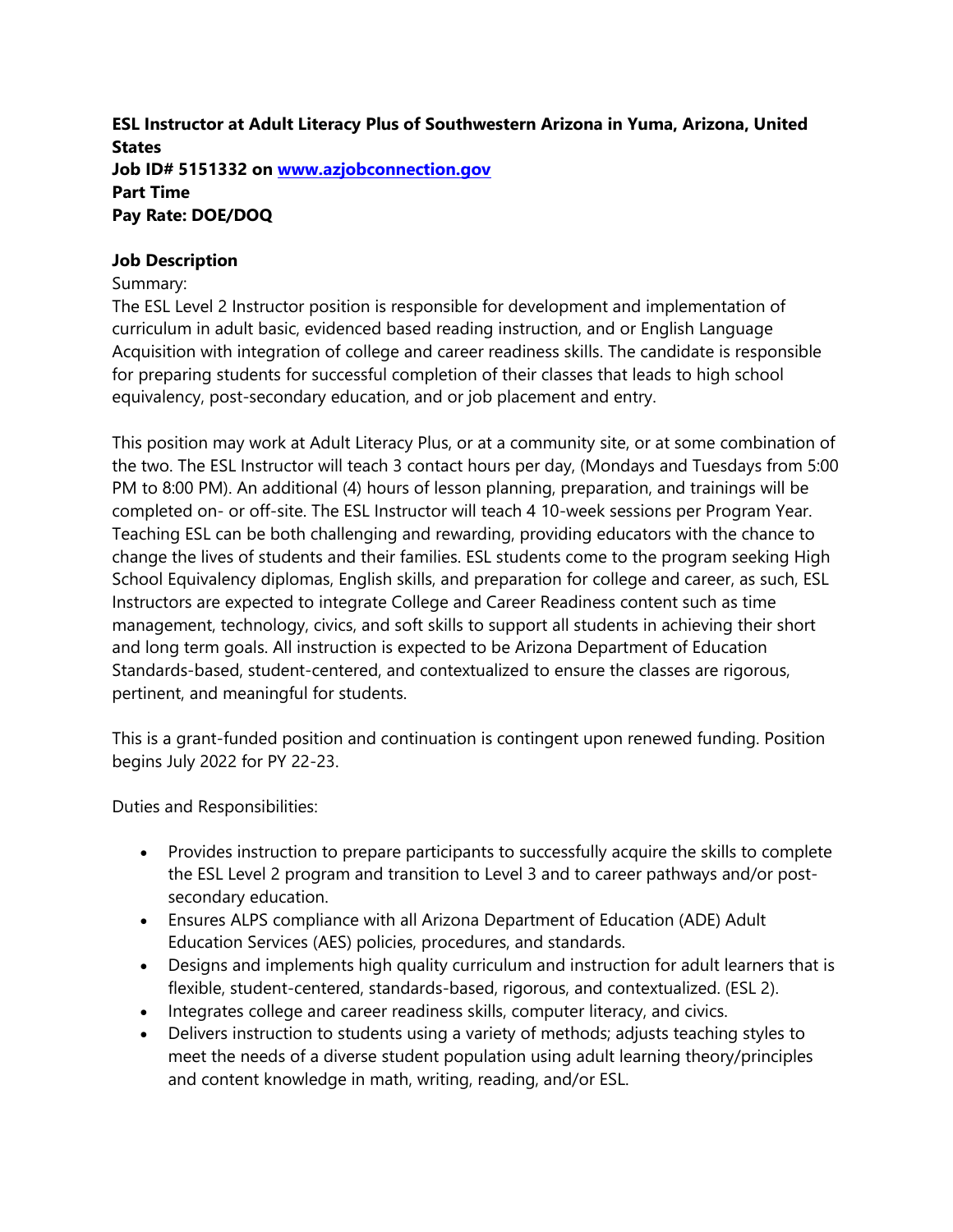- Prepares instructional materials, lesson plans, and classroom presentations in support of students achieving educational goals; accesses learner experiences as instructional resources. Lesson plans will be collected weekly by the Program Director for review and revision, as necessary. Walk-through observations will take place (2) times per quarter or (8) times per year.
- Establishes and maintains a classroom environment conductive to student learning.
- Adjusts learning options for individuals with special needs, physical, and/or psychological differences.
- Integrates technology into curriculum and other educational services.
- Administers formative and summative assessments: assesses student needs and goals, determines student placement in program; evaluates student skills; and assesses student progress for program continuation or completion.
- Facilitates goal-setting activities with students to set and monitor goal achievement.
- Completes accurate and timely data collection and reporting.
- Collaborates with instructors, coordinators/managers, and/or partners to develop and implement curricula that meet the needs of students and the goals of the program.
- Ability to work independently while contributing to a team environment.
- Develops, researches, reviews and/or revises curriculum, select texts, equipment, and materials including evaluation of alternative delivery methods of instruction.
- Attends staff meetings and program professional learning workshops.
- Represents the Adult Education Program at Conferences, State Committees, and/or various types of work groups.
- Performs other duties as assigned.

Knowledge, Skills and Abilities:

- Adult Basic Education and/or ESL instruction.
- Adult learning theory, principles, and methods.
- Non-traditional, student-centered approaches to instruction; maintain cohesive, multilevel divers groups.
- Strong content knowledge in writing, reading, and/or ESL.
- Curriculum development.
- Contextualized instruction.
- Strong communication and interpersonal skills as applied to interaction with students, co-workers, supervisors, and the general public.
- Working in a collaborative team environment.
- Arizona Adult Education and College and Career Readiness Standards; State and National guidelines.
- College structure, systems, and processes.
- Strategies and tools for career navigation and exploration.
- Instructional material evaluation and selection techniques.
- Using technology to support classroom instruction and other job-related duties.
- Strategies to incorporate current issues as a method of instruction.